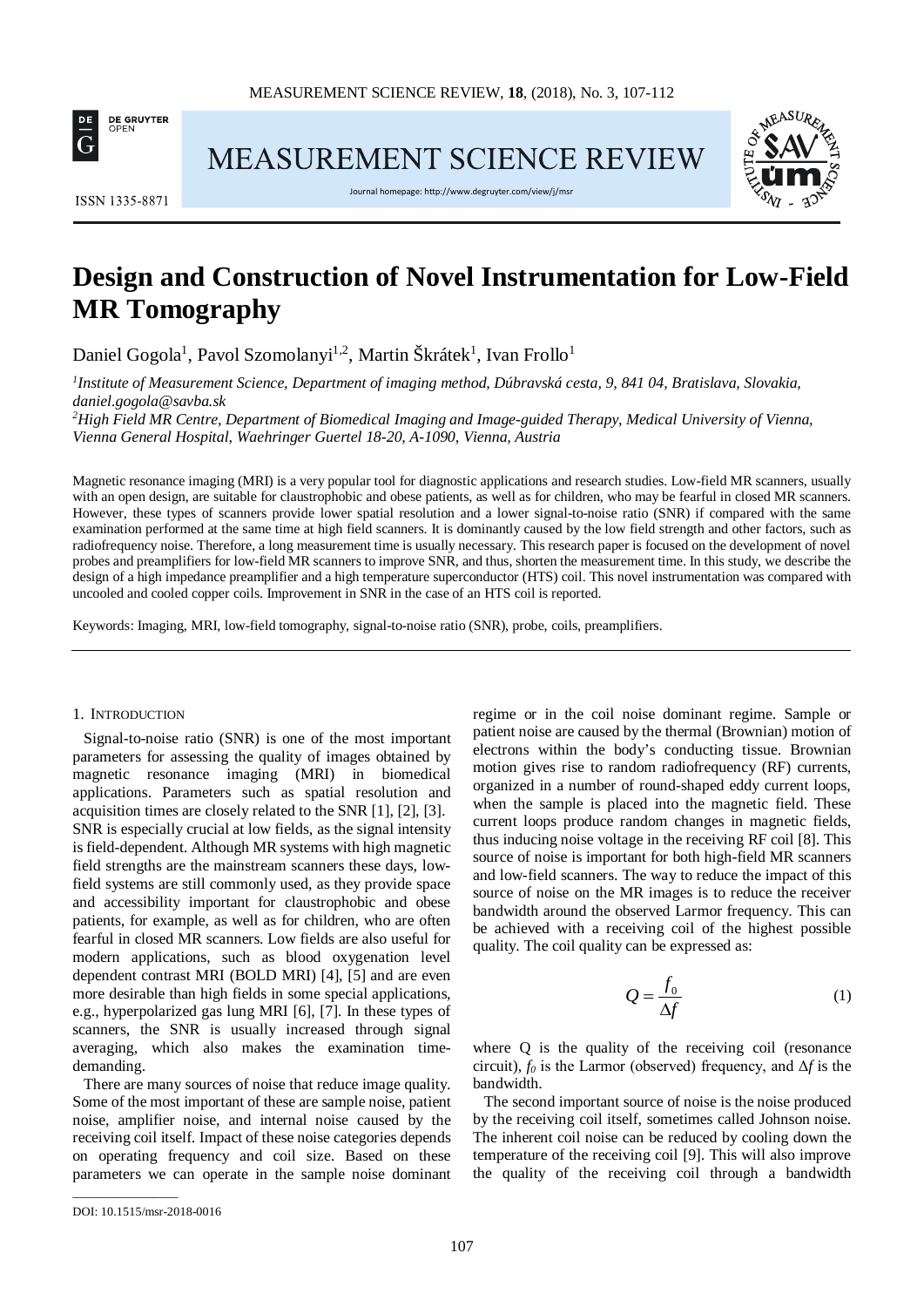reduction (1). To improve the SNR gain of the receiving coils, it is advantageous to use high temperature superconducting (HTS) materials for the construction of the receiving coils.

The dominant source of Johnson's noise at low frequencies can be the receiver [8]. Furthermore, low-field systems often use a resistive type magnet with a volume-limited homogeneous static magnetic field. For large diameter coils with large objects measured with the coil, the sample exceeds limited volume where B0 homogeneity region is guaranteed. As a consequence, lower SNR is achieved.

The usual cooling method for the winding of HTS coils is immersion into liquid nitrogen. The reason liquid nitrogen is used is that its boiling temperature is 77 K, and therefore, it is easier to handle [8] than liquid helium.

Cooling of the coil causes a decrease in its resistance, together with the noise it causes. Closely linked with the decreased resistance of the coil windings is the improvement in the quality of the coil windings. The quality of the coil windings with serial resistance can be expressed as [10]:

$$
Q_U = \frac{\omega_0 L}{R_C} \tag{2}
$$

where  $O_U$  is the quality of unloaded coil windings,  $\omega_0$  is the Larmor frequency, *L* is the inductance of the unloaded coil windings, and  $R_C$  is the resistance of unloaded coil windings. Improved SNR has been described [11] by the following formula:

$$
SNR = \sqrt{\frac{Q_L}{T}}
$$
 (3)

where  $T$  is temperature of coil windings, and  $Q_L$  is quality of the coil loaded by the sample.

A common measure of probe performance is the ratio *r*  between the *Q* factor of the unloaded and loaded coil (i.e., sensitivity to loading) described as follows [12]:

$$
r = \frac{Q_U}{Q_L} = \frac{R_C + R_{SAMPLE}}{R_C}
$$
 (4)

Another property of the receiving coil that influences the SNR is the coil filling factor, η. This factor is defined as the fraction of RF energy created by the coil, which is stored in the sample volume [11]. The relation between the filling factor and SNR has been described [13] by the following formula:

$$
SNR \propto \sqrt{\eta Q_L} \tag{5}
$$

For the filling factor maximization, a volume coil is suitable. Due to the thermal isolation needed between the HTS coil and the sample, a slightly reduced filling factor is typical, which limits the potential SNR improvement [11]. Most recent studies have focused on the development of surface receiver coils for low-field scanners [14]. However, volume coils are still of great interest [15].

The aim of this work was to design novel measurement instrumentation, which consists of a volume coil and a preamplifier for low-field MRI systems. Such instrumentation will potentially provide better image quality, with higher SNR for future *in vitro,* as well as *in vivo* measurements, and for testing MR systems performance.

#### 2. SUBJECT & METHODS

# *A. Design and construction of the HTS coil and pick-up loop*

The receiving coil significantly affects the quality of images at low-field MR imaging. Thus, we designed the receiving coil in the form of a single-turn solenoid (volume coil), which has higher sensitivity compared to other single-turn volume receiving coils made of other conductive materials. The HTS receiving coil was built as a single loop (132 mm in diameter) of thin tape of bismuth strontium calcium copper oxide (BSCCO) with a width of 2.6 mm.

When the HTS coil is cooled to 77 K, the HTS windings have low resistance, and the impedance of the parallel resonance circuit is high. The cooled HTS coil had high frequency selectivity; therefore, it had to be precisely tuned to the Larmor frequency of the scanner, in our case, 7.605 MHz. For this purpose, the HTS coil wasroughly tuned by fixed, high-quality capacitors and capacitance diodes were added for fine-tuning, as depicted in Fig.1.



Fig.1. Schematic of HTS coil with fixed capacitors and with added capacitance diodes.



Fig.2. Cryostat with the HTS coil, the pickup loop and the sample. The sample consisted of a bottle with a water solution of 0.648 g/L NiCl<sub>2</sub> and 3.214 g/L NaCl.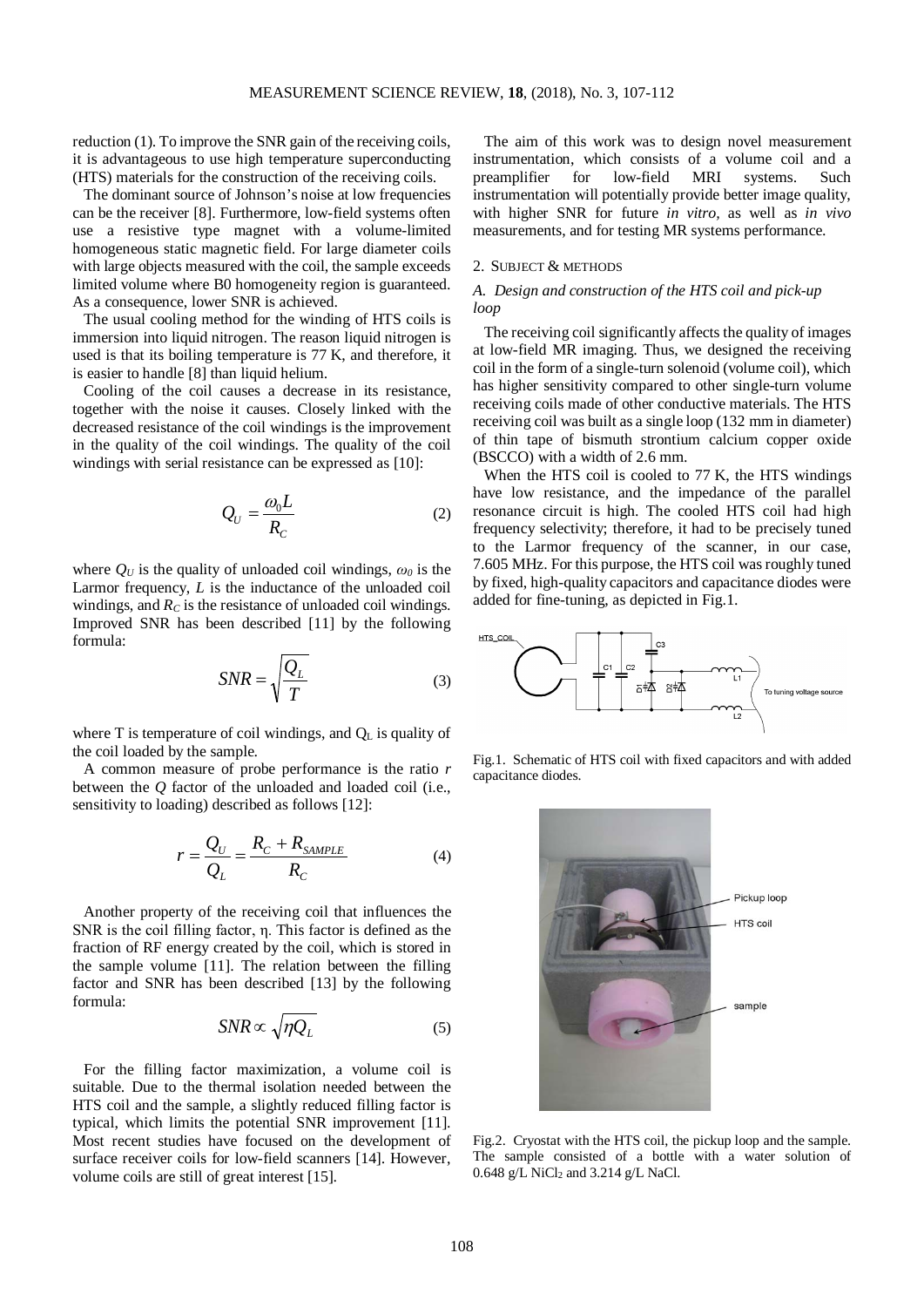At this resonance frequency, the skin effect of the material becomes significant; therefore, the thin silver tapes, originally molded to the BSCCO to increase the mechanical strength of the HTS tape, had to be removed by etching. The BSCCO loop modified in this way was placed into the cooling holder and attached there with epoxy glue.

As the HTS resonator has too high impedance at resonance frequency, and its direct connection to the preamplifier would cause an unwanted decrease in the quality of the HTS resonator, a pickup loop had to be used. The pickup loop was made of thin-wall copper tubing.

This loop was directly connected to the preamplifier without tuning. Impedance matching of the receiving HTS coil to the preamplifier was achieved by choosing an appropriate distance between the HTS coil and the pickup loop (Fig.2.).

#### *B. Preamplifier*

To achieve satisfactory SNR, the receive probe should be precisely tuned to the Larmor frequency of the MR scanner and matched to the transmission path. The classical approach is to tune the probe by two trimming capacitors that work as a tuning and matching set. This method is usually used when the probe is connected to the preamplifier by a coaxial cable, with a characteristic impedance of 50 Ohm. Another option for connecting the receive coil is to use a preamplifier with a high input impedance. Such a preamplifier can be directly connected as close as possible to the receive coil. In this case, the preamplifier must be constructed without magnetic components and the main magnetic field of the scanner must not interfere with its operation, e.g., amplification. The preamplifier circuit developed for our applications is shown in Fig.3.

This preamplifier can be directly (without coaxial cable) connected to the pickup loop. Given that the preamplifier has a high input impedance of 3.53 k $\Omega$ , the distance between the receiving coil (HTS coil) and the pickup loop was set to 1.5 cm, as determined experimentally. The output of this preamplifier was fixed by matching to a transmission line with characteristic impedance of 50 Ohm. In this way, the tuning of the probe was simplified, because it was sufficient to tune the probe to the resonance frequency, as no additional matching was required. The preamplifier was designed for low-field scanners, with the magnetic induction of the main field at 0.1 - 0.18 T. For protection of the signal input of the preamplifier, non-magnetic MELF (Metal Electrode Leadless Faced) diodes MADP-000235-10720T (M/A-COM Inc., Technology Solutions, Lowell, Massachusetts) were used. At the input of the preamplifier, two low-noise and high-linearity Pseudomorphic High Electron Mobility transistor (PHEMT) Field Effect Transistors (FET) transistors, ATF 34143 (Avago Technologies, San Jose, California), were used. The preamplifier was powered by the symmetrical voltage  $\pm$  5 V. Frequency selectivity of this preamplifier is given by the connected receiving coil and resonant coupling inside the preamplifier.



Fig.3. Schematic of high impedance differential preamplifier with power source.

## *C. Test of coil performance*

HTS coil parameters (BW, Q) were measured outside the scanner by an impedance meter, TE 1000 RF (TOMCO Technologies, Norwood, Australia).

For comparison, the properties of the superconducting coil were compared with the properties of a standard copper coil constructed as a single loop of copper tape, 2.6 mm wide and 0.15 mm thick. The loop had the same diameter as the HTS coil, for direct comparison [15]. Properties of this copper coil were evaluated with and without nitrogen cooling.

The coils were also compared in terms of imaging performance, where the SNR was calculated for quantitative comparison. Both coils, HTS and copper, were placed into the same cryostat during imaging. The SNR was calculated (6) as the ratio between the mean signal intensity of a phantom image and the standard deviation of the background noise. A bottle phantom of 8 cm in diameter filled with a liquid solution containing  $0.648$  g/L NiCl<sub>2</sub> and  $3.214$  g/L NaCl in distilled water to mimic the body loading was used.

$$
SNR = \frac{S_{mean}}{N_{S.D.}}
$$
 (6)

where *Smean* is the mean value of the signal and *NS.D.* is the standard deviation of the noise background.

The phantom images were obtained by all three coils, using the developed preamplifier, on a 0.18 T MR scanner, the E-scan Opera (ESAOTE, Genoa, Italy). Equally set  $T_1$ weighted spin echo images were obtained, with TE =18 ms,  $TR = 500$  ms, an acquisition matrix 256x256, number of acquisitions (NumAcq) = 1, and a slice thickness of 5 mm. The SNR was calculated from the signal intensity taken from an area of 1x1 cm in the center of the imaged phantom.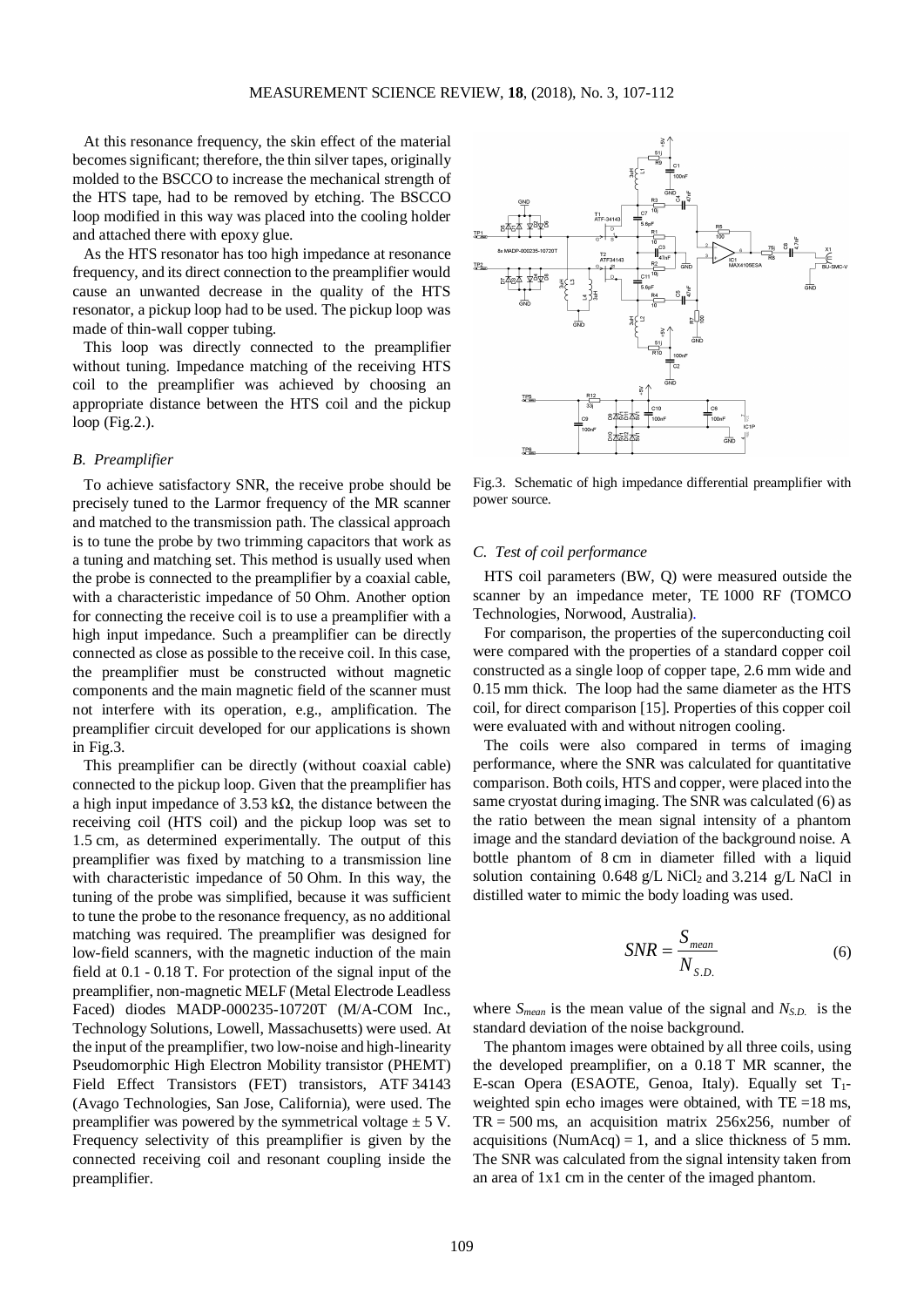#### 3. RESULTS

The images in Fig.6. were obtained to compare the impact of different coils on the image quality. The quality of the obtained images was based on the calculated SNR value.

The quality factors of HTS and copper coils were measured and compared. The detailed values of the coil properties are summarized in Table 1. A decrease in frequency bandwidth with increased quality of the coil was detected, which was in agreement with the expectations.

Table 1. Parameters of used coils.

| Coil   | <b>State</b> | <b>Bandwidth</b><br>[kHz] | <b>Quality</b><br>of loaded<br>receiving<br>coil | <b>Quality</b><br>of<br>unloaded<br>receiving<br>coil | <b>Filing</b><br>factor<br>[%] |
|--------|--------------|---------------------------|--------------------------------------------------|-------------------------------------------------------|--------------------------------|
| copper | uncooled     | 118                       | 64.5                                             | 64.5                                                  | 58                             |
| copper | cooled       | 41                        | 185                                              | 186                                                   | 58                             |
| HTS    | cooled       | 23                        | 330                                              | 387.47                                                | 58                             |

Fig.6. shows a large difference in image quality, if cooled and uncooled copper coils, respectively, were used for acquisition. The differences between the cooled copper coil and the HTS coil were not obvious to the naked eye, but the measured SNR was higher for the HTS coil.



Fig.4. Impedance characteristic of a) copper coil and b) an HTS coil.

The SNR of the room-temperature copper coil was 14.53, while the SNR of the cooled copper coil was 38.75, equal to a 2.67 times greater SNR in the cooled state. For the HTS coil, the achieved SNR was 52.9, which is 3.6 times higher and 1.4 times higher than the SNR of the room-temperature and cooled copper coils, respectively. The loaded winding resistance, R<sub>C</sub>, of both coils decreased after cooling with liquid nitrogen, which caused an increased impedance of the receiving resonance circuit (Fig.4.), and a corresponding increase in the quality of the coils (Table 1.), as described by equation (2). The induction of the HTS coil was changed after cooling, unlike the copper coil, as shown in Fig.4. The improvement in SNR can be calculated from equation (7), as a ratio of SNRs at room temperature and at the working temperature of liquid nitrogen, 77 K. Theoretically, the improvement in SNR (for the tested copper coil at 296.15 K room temperature) can be calculated as follows:

$$
\frac{SNR_{77 K}}{SNR_{296.15 K}} = \sqrt{\frac{Q_{77 K} \cdot 296.15}{Q_{296.15 K} \cdot 77}} = 3.32 \tag{7}
$$

## 4. DISCUSSION / CONCLUSIONS

Novel measurement instrumentation, with a high impedance preamplifier and a superconducting coil, was developed and tested on a clinical low-field scanner.

The preamplifier itself is broad-banded, as shown by amplitude frequency characteristic in Fig.5.



Fig.5. Amplitude frequency characteristic of preamplifier, measured without receiving coil.

Around the required frequency, which is 7.605 MHz (the Larmor frequency of hydrogen nucleus on a scanner with a main field of 0.18 T, which was the scanner we used), the gain of this designed and constructed preamplifier was 21.26 dB and the noise figure was 2.2 dB. The constructed preamplifier had acceptable parameters, which were independent of the magnetic field strength. The amplifier gain was independent relative to the  $B_0$  field. It was identical inside and outside the main static magnetic field  $B_0$ . The placement of the preamplifier into the  $B_0$  static magnetic field had no effect on the image quality.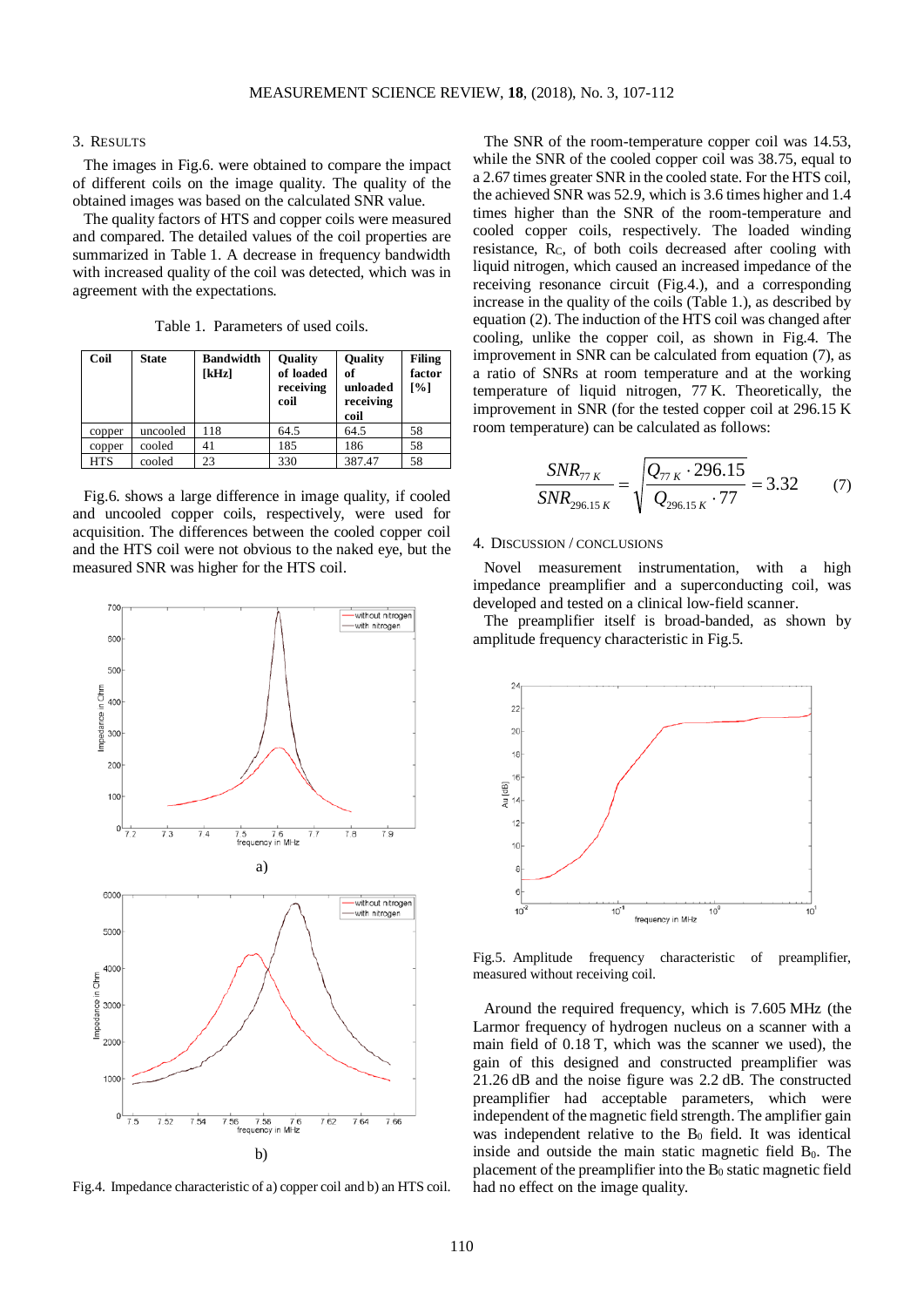For comparison, two types of receiving coils were constructed, one of copper and one of BSCCO tapes. These coils were of the same circular geometry: 2.6 mm wide and 132 mm in diameter. The quality of the acquired images was evaluated on the basis of the achieved SNR. A relatively high change in SNR is obvious in Fig.6.a) and Fig.6.b). From the obtained images, it was calculated that the SNR improved 2.67 times after the cooper coil was cooled (Fig.6.b). The theoretically calculated improvement in SNR was posited to be slightly higher (3.32) than the experimentally measured value. This was probably caused by the interference of the main static magnetic field of the tomograph with the impedance meter probe. Further improvement in SNR was achieved by using the HTS coil. The measured SNR was 3.64 times higher than the SNR for the uncooled copper coil. Compared to the cooled copper coil, SNR was further improved by a factor of 1.37.



Fig.6. Images of the same slice of a water phantom: a) image obtained by uncooled copper coil, with the  $SNR = 14.53$ , b) image obtained by a cooled copper coil, with the  $SNR = 38.75$ , c) image obtained with an HTS coil, with the SNR = 52.9. An air bubble is visible in figure c, which had moved into this slice, causing an artifact, but this did not compromise the SNR evaluation.

This improvement was not obvious from a direct visual inspection of the image; however, it was clearly shown by the SNR calculations. While this may make it seem that the improvement in SNR for the HTS coil compared to the cooled copper coil was small or not significant, it should be noted that the coils were designed as simple, single-turn coils. Therefore, it could be anticipated that the construction of more complex receiving coils, such as birdcage, quadrature coils, and phased array coils, would lead to a significantly increased difference in SNR, if comparing HTS to cooled copper coils.

As described in [14], higher SNR could also be achieved using an HTS coil designed as a surface coil, but in a small area near the coil. These types of coils would find an application in MR microscopy [10], [17] or spectroscopy on high-field scanners. Cryogenic MR receiving coils can provide spatial resolution well below 100 μm in each direction of space, with acquisition times of a few minutes [18]. One of the disadvantages that prevents the wider application of cryogenic coils is the fact that they cannot be placed as close to the sample as an uncooled copper coil, because of thickness of thermal insulation. This reduces the SNR gain for cryogenic coils. However, currently, modern thermal isolation materials are available that are thin and provide a high thermal resistance at the same time. One example of such a material is aerogel.

In another study [19], an HTS surface coil was developed, with a diameter of 50 mm, designed for a high-field  $(1.5 T)$ scanner, and built from Bi-2223 material (Bi<sub>2</sub>Sr<sub>2</sub>Ca<sub>2</sub>Cu<sub>3</sub>O<sub>6</sub>). Its critical temperature was 110 K. The investigators compared the HTS coil and cooled copper coil and reported an improvement in SNR by a factor of 1.11. When they compared an HTS coil and an uncooled copper coil, SNR improved by a factor of 1.36. These SNR improvements are significantly lower compared to our results. This was probably caused by the fact that the inherent noise of the receiving coil in a high-field (1.5 T) scanner does not contribute to the overall noise in the measured image as much as it does for low-field scanners. In a low-field study by Ma et al. [14], an HTS surface coil was developed and tested on a 0.2 T scanner. The measured SNR of an image acquired with this HTS coil was 1.4 times higher compared to an image measured with a cooled copper coil. This is in good agreement with our study, where we reported an SNR improvement by a factor of 1.37 with a volume coil constructed for low-field imaging.

Our study has some limitations. The width of our HTS coil was relatively small. By using wider HTS strips, the coil quality could be improved. However, our coil was compared with geometrically identical copper coils; thus, the improvement in the SNR is undeniable. The large distance between the coil and the sample also played an important role in the resultant SNR. This distance was determined by the isolation material used, which separated the insides of the cryostat at a temperature of 77 K from the area with the sample at a temperature of 296.15 K. Aerogel would seem to be a more suitable (thinner) material for thermal isolation, rather than the styrodur used. Aerogel would save about twothirds of the insulation thickness and its thermal conductivity is approximately  $0.017 \text{ W.m}^{-1}$ . K<sup>-1</sup> instead of the  $0.032 \text{ W.m}$  $1.K^{-1}$  of styrodur. The use of aerogel as an isolation material could further increase the SNR gain.

Future steps would be the design of a more suitable cryostat, with closed circulation of nitrogen and better and thinner thermal isolation. Currently, different types of HTS materials, such as Hg-1223 (HgBa<sub>2</sub>Ca<sub>2</sub>Cu<sub>3</sub>O<sub>8</sub>), whose critical temperature is 134 K, are available. These materials need to be studied in more detail. Our next step is to test a complex receiving coil design using wider HTS tape.